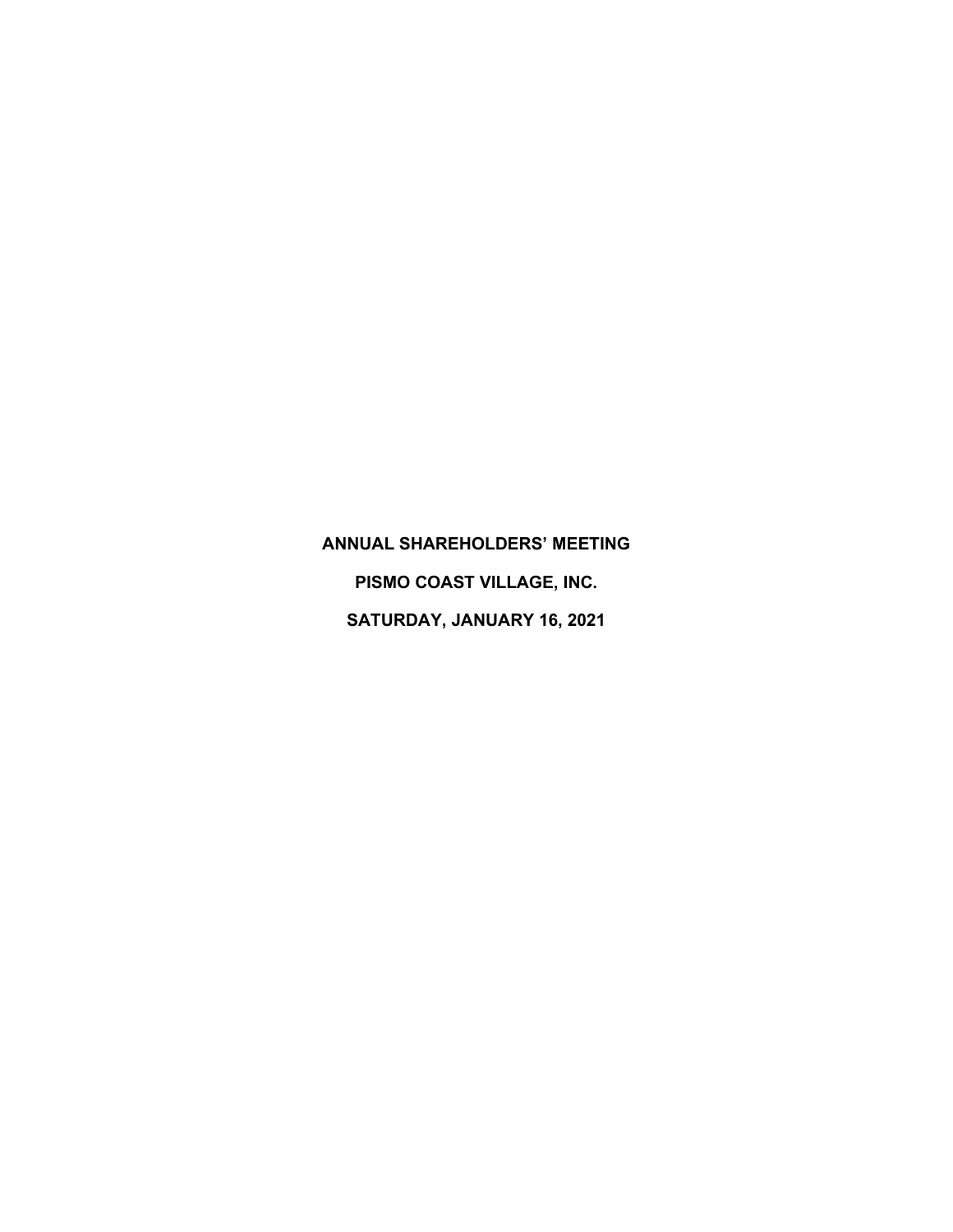Pursuant to notices properly mailed to shareholders, the 2021 Annual Shareholders' Meeting of Pismo Coast Village, Inc. was held Saturday, January 16, 2021, as a virtual electronic meeting using Zoom video conferencing. Due to concerns regarding the coronavirus pandemic and to assist in protecting the well-being and health of our shareholders and employees, the meeting was held with a no physical in-person format excluding the Board of Directors. Technology was incorporated into the meeting to increase efficiency, allow for social distancing and provide for shareholder participation. In addition to online attendance, shareholders could hear all portions of the meeting, submit written questions via Zoom's Chat Box, vote by phone during the open poll portion of the meeting, and listen to live responses to shareholder questions.

President Terris Hughes called the meeting to order at 9:00 a.m. He started the meeting by welcoming the Board members, shareholders and staff to Pismo Coast Village's first virtual Zoom Annual Shareholders' Meeting. As a no physical in-person meeting, only the Board members were present as well as Ryan Nielsen from Brown Armstrong Accountancy Corporation who was attending to certify the election results, and Resort staff. Joe Look, Pismo Coast Village's Corporate legal counsel, was available by phone to answer any legal questions presented.

Mr. Hughes explained the logistics of the Zoom meeting to participating shareholders including how to submit questions during the meeting and how to vote by phone-in during the open poll portion of the meeting. He then gave a brief overview of how the Covid-19 pandemic had affected the Resort which mandated a closure between March 23, 2020 and May 22, 2020. Mr. Hughes discussed the impact of the shutdown on the Resort departments and operations, and the precautions the Resort has implemented since reopening to combat the spread of the virus. He recognized the dedication of the staff during these challenging times and thanked them for their efforts. Mr. Hughes stated that even though the pandemic had made an impact on Resort occupancy, Pismo Coast Village still sets on a stable financial foundation.

Mr. Hughes expressed his appreciation to all of the Board members who commit their time and energy to the betterment of the Corporation. He encouraged shareholders interested in serving on the Board of Directors to contact the Corporate Office for the director application packet. He also thanked Jay Jamison, CEO/General Manager, the Leadership Team, and all the staff for their hard work and commitment to shareholders and guests. He commented that it was an honor and a privilege to serve as President and Chair of the Board last year.

Mr. Hughes called on Director and Vice-President-Secretary, George Pappi, Jr. to declare a quorum present, in person, virtually and by proxy, for today's meeting. Mr. Pappi called roll. All members of the Board were present with Directors Mr. Blank, Mr. Fischer, Mrs. King, Mr. Nunlist, Mr. Plumley and Mr. Williams attending virtually. Mr. Pappi declared a quorum present.

Mr. Pappi explained the process of cumulative voting within the State of California under California Corporate Law. California law states that, before cumulative voting can occur, two things must be done. First, all candidates' names must be placed in nomination prior to the commencement of voting. This was done, as the names of the directors were specified during roll call. Secondly, one shareholder must give notice that he or she intends to vote cumulatively. Mr. Pappi stated that he was now declaring his intention to vote cumulatively. He then explained the procedure for properly casting votes using a ballot. With cumulative voting, for each share owned, the shareholder has eighteen votes which may all be cast for one candidate or split among two or more. If shareholders were voting by phone-in during the open polls portion of the meeting, they could indicate to phone staff that they wanted one vote for each candidate on the ballot, or that they wanted to vote all 18 votes for one candidate, or that they wanted to split the votes among the candidates as they see fit. Mr. Pappi instructed shareholders on how to use the phone-in voting format during the open polls portion of the meeting from 9:15am-9:30am.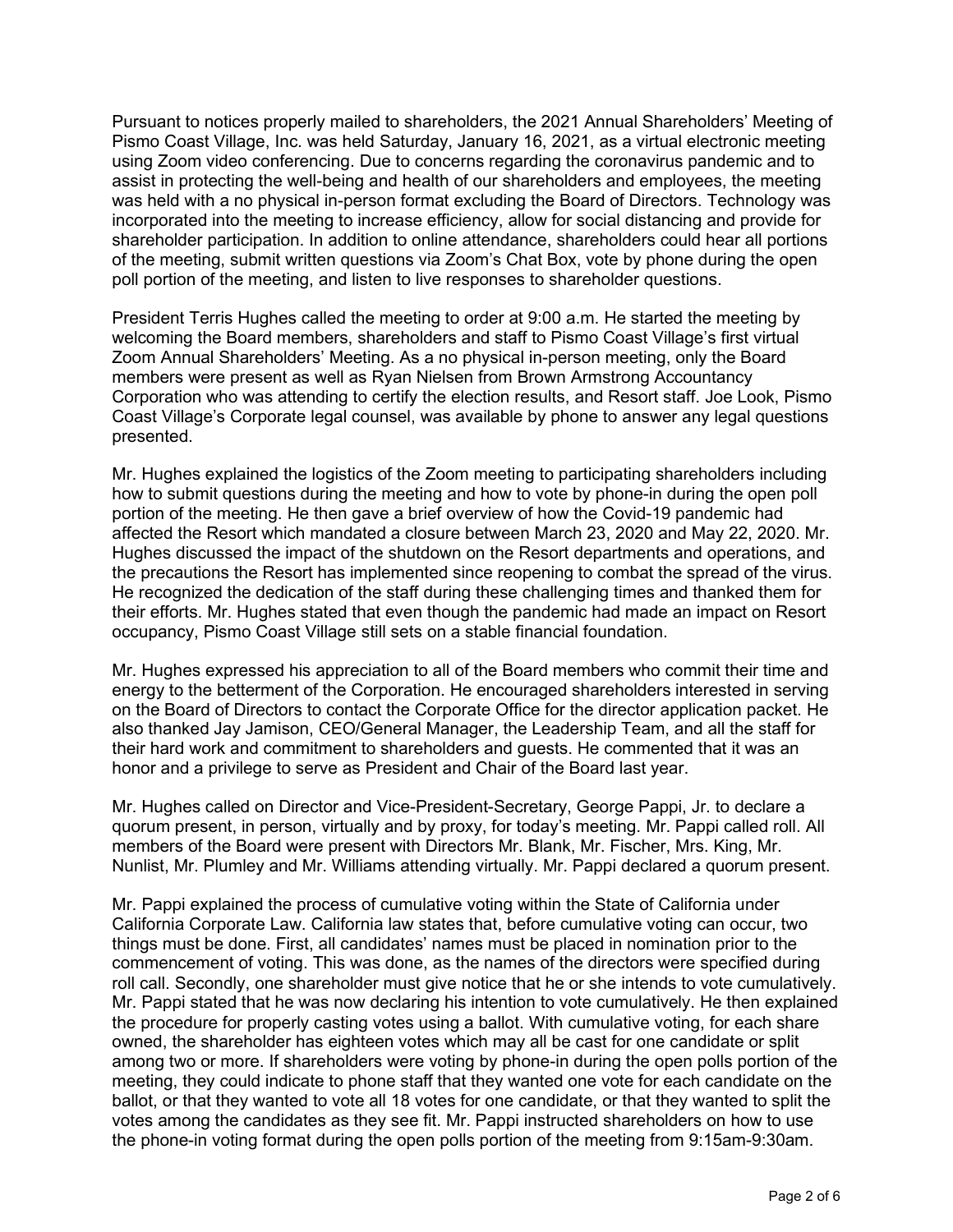Mr. Pappi then introduced Mr. Hardesty who gave a presentation on the Chief Financial Officer's Report. For fiscal years 2016 to 2020, Mr. Hardesty presented slides that compared total occupancy for general public and shareholders, total revenue and expenses, and revenue categories. Occupancy was down for 2020 due to the Covid-19 pandemic and the mandate to close the Resort for two months. The closure also affected revenues.

Mr. Hardesty paused his presentation to declare the polls open for a fifteen-minute voting period at 9:15am.

He then continued discussing storage revenue, utility expenses, insurance expenses and capital expenditures. He stated that the Resort applied to the U.S. Small Business Administration for a Payroll Protection Program (PPP) loan in April 2020, and was awarded the loan in May 2020. This loan is forgivable if the loan funds were used to cover specific items of cost during the pandemic. Per the terms of the loan, funds were spent on payroll, payroll related costs, rents and utilities. Necessary documentation has been filed to have the loan forgiven.

Mr. Hardesty then introduced Mr. Jamison, who gave the Chief Executive Officer/General Manager's Report.

Mr. Jamison welcomed all the Board and the sixty-four shareholder Zoom participants, and thanked the shareholders that voted by proxy. He began his presentation by giving an update on the Resort from the time the Covid-19 pandemic became the focus in March of 2020 and the impact it had. With the Resort closing on March 23, 2020 per the State mandate, Pismo Coast Village was able to maintain half of the staff to keep operations flowing. Some of the employees took a break to be with family and take care of loved ones. Mr. Jamison expressed his appreciation to the limited Reservations' staff who worked diligently in canceling 3,500 to 4,500 reservations multiple times during the time of closure, and thanked them for all their efforts. The Resort returned to full operations on June 12, 2020 allowing 100% occupancy. August through November 2020 indicated record occupancy numbers which helped to recoup revenue that was lost during closure. Mr. Jamison indicated that the December 2020 "Stay-at-Home" order mandated by the State caused recent cancelations. Even though the Resort was running at 98% during the holiday, many cancelations have come in since the surge. He reviewed the current Resort Covid-19 guidelines which include travel restrictions, encouraging virtual resort registration which minimizes person-to-person contact, limiting office staff contact to phone and email, limiting hours in the General Store and restrooms, and requiring face masks and social distancing in all buildings. The Resort's arcade and mini golf course continue to stay closed, but the pool is open.

Mr. Jamison paused his presentation to declare that the polls were closed at 9:30am.

He continued his presentation focusing on Resort improvements that occurred during the closure which included completing the graveling on all campsites. The pedestals, bollards and tables were painted on all sites. The interior of the arcade and Clubhouse were painted as well the trim on all of the buildings, curbs, plaster walls and steps at the Square. The pool deck was acid washed, and the greenbelts were aerated. The Resort's Wifi bandwidth was upgraded from 400 Mbps to 1000 Mbps. Positive feedback came from guests who expressed their gratitude for the faster Internet while they worked remotely and their children attended school remotely while in the park. Granite countertops were installed in the Accounting and Reservations offices. Vinyl awnings and frames were replaced around the Square, and the Reservations/Accounting buildings. The mini golf course was also upgraded. Mr. Jamison presented pictures of the improvements that were made during the shutdown.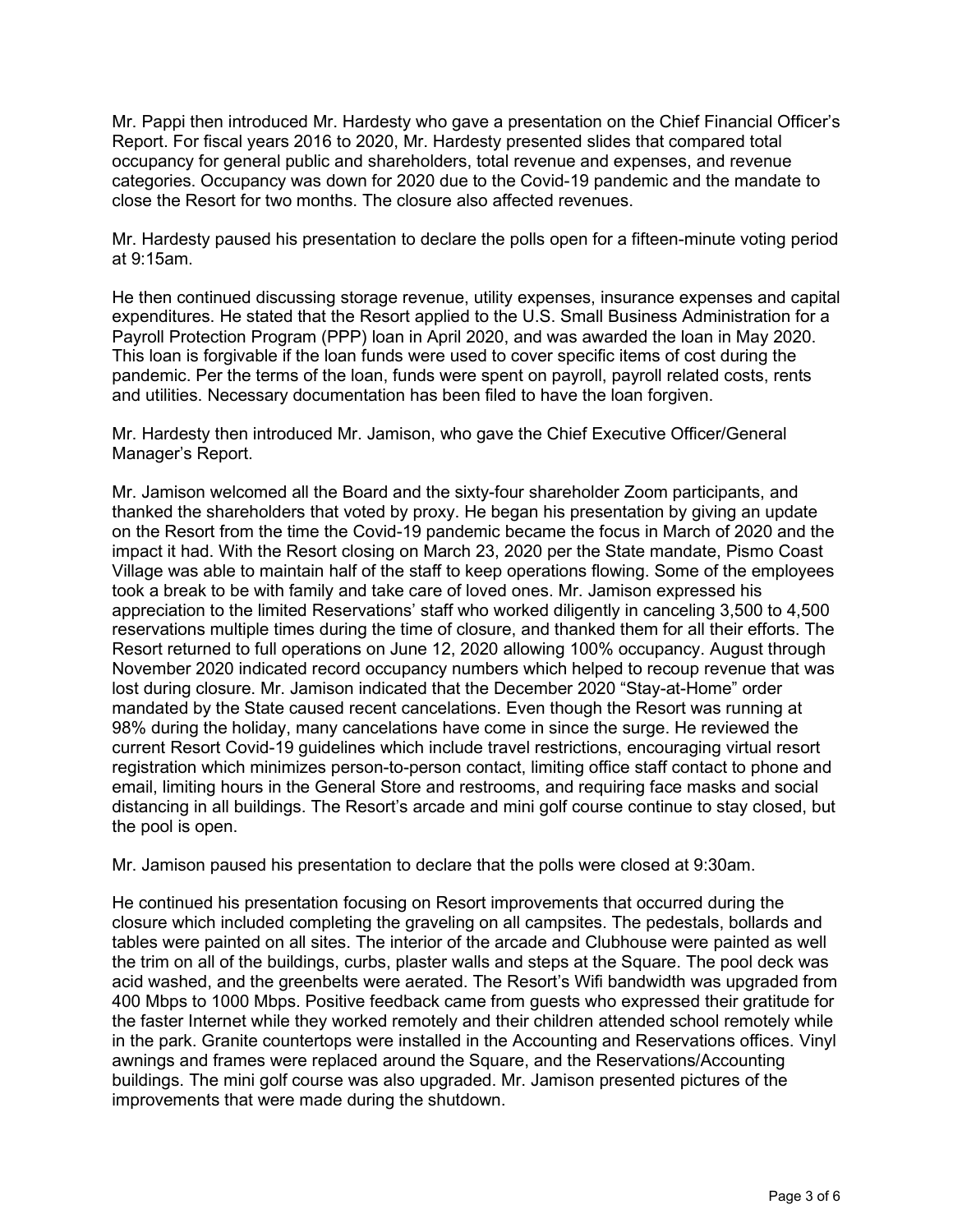He reviewed the capital expenditures for 2020. The new RV Service facility, which is located on Nipomo St. in Oceano, measures 9,350 sq. feet and has five service bays. Two of which have built-in fall protection safety harnesses installed to protect staff as they work on the roofs of RV units. The facility has 1,014 sq. feet of retail space, and is conveniently located close to our storage lots. The final permit has been received and the Certificate of Occupancy should be in place soon. Current pictures of the RV Service facility were presented. A new 2021 Hino truck with modifications for hitches was purchased to add to the fleet.

Mr. Jamison recognized long-term staff that had retired in 2020 including Security Supervisor, Larry Boyle who worked at the Resort for 18 years, Patty Thomas who worked as a Reservations agent for 30 years, and Maintenance Lead, Tommy Sanders who was also with PCV for 18 years. He thanked them for their years of dedication. Joshua Lockett stepped into the position of Security Supervisor.

The RV industry continues to remain strong. For 2021, the RV lifestyle will be a popular choice for families, retirees and outdoor enthusiasts. COVID has driven interest and RV purchases to record levels. There were five consecutive months of record sales from June through October. But that trend had made it challenging for the Resort to get parts and supplies for the RV Shop to complete work orders. Trade associations, RVDA, RVIA, KOA, Jellystone Parks, and vendors reported positive business during 2020, and have an optimistic outlook for 2021.

Occupancy projections look good. YTD, occupancy is up 4.4% over last year due to record occupancy in October and November. In the first quarter, October through December 2020, revenue was up \$250,000 over last year. Currently, COVID is making a negative impact due to the latest lockdown. The January release date for July set a new record and beat last year by 17%. RV groups are sustaining last year's levels, the Pismo Vintage Trailer Rally is still on for May, and camping trends continue to stay strong. Mr. Jamison reported on our current positive ratings with Good Sam/Trailer Life. Pismo Coast Village remains in the top 300 parks of 12,000 rated in the United States.

Goals for 2021 were presented and included recruiting RV Service personnel, updating the PCV website to include a shareholder portal that will provide information and forms, and reestablishing the schedule with our Corporate Chronicle publication to be released in Spring and Fall. Other goals include filling key staff positions, and continuing to search for additional RV Storage property.

The 2020-2021 Cal Poly scholarship winner was Emily Miller who received \$1,500 scholarship. She is a recreation Experience Industry Management major. Mr. Jamison thanked those that donated so generously to the scholarship fund this past year. Discussions are being initiated with Cuesta Community College for possible scholarship recipients in the future.

In conclusion, Mr. Jamison read the Company's Mission Statement, and commented that the Company has done well in meeting the mission statement's goals. Mr. Jamison asked shareholders to stop by his office with concerns, comments and questions, then thanked the Board and shareholders and staff for their ongoing support during these difficult times.

Mr. Hughes then read the questions that were submitted by shareholders.

A shareholder asked, "Why do you have limited restroom hours?" Mr. Hughes responded that this is part of the Resort's Covid-19 guidelines in place. The Resort does not have the capacity to supply the adequate staff through the night to conduct sanitizing as is done during the day shift which helps to protect the safety and well-being of our guests.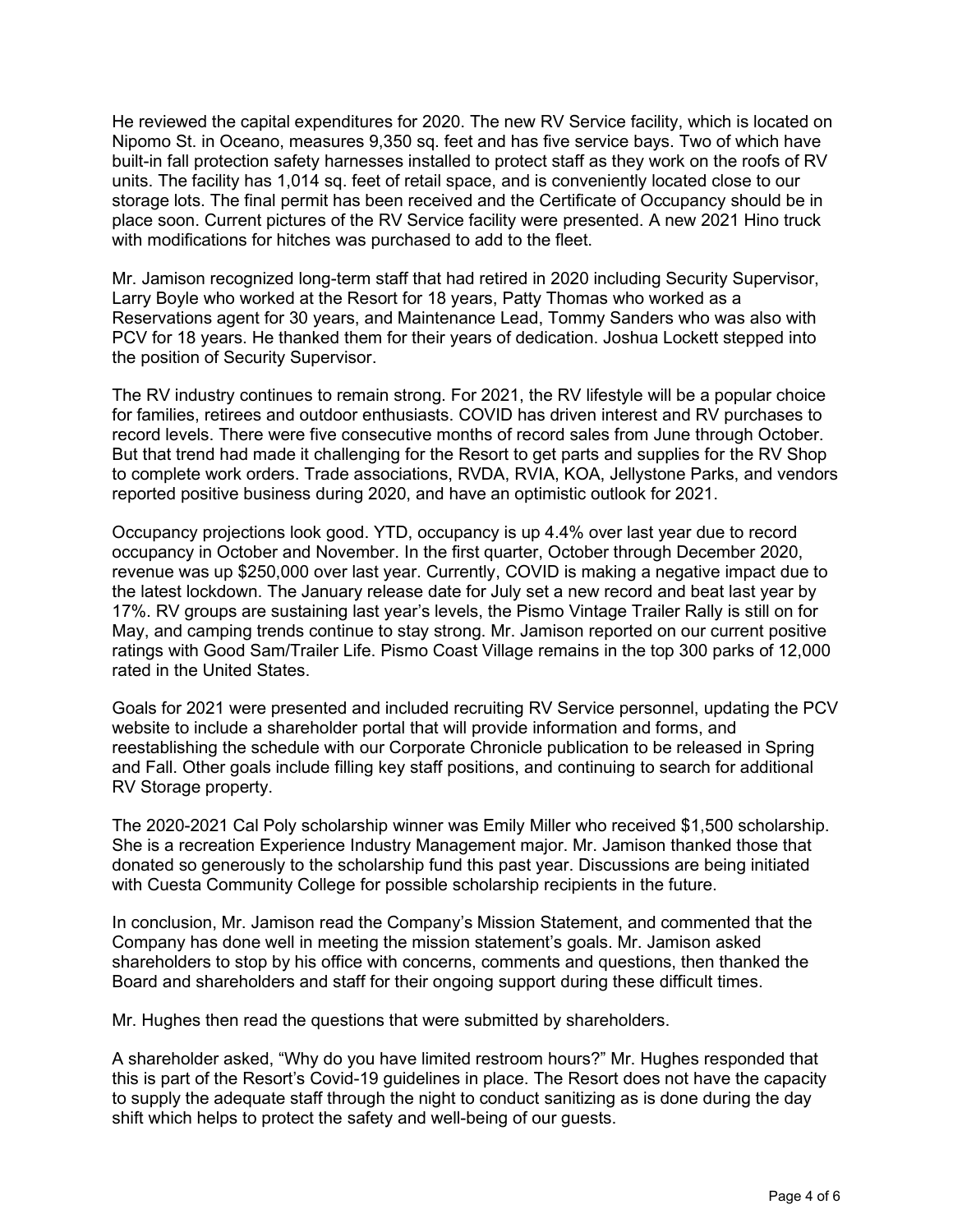A shareholder asked, "When will the new RV Shop open?" Mr. Hughes responded that we are anticipating getting the Occupancy Permit the third week of January 2021.

A shareholder asked, "What is PCV doing to keep guests and staff safe during Covid-19?" Mr. Hughes responded that the Resort is following County guidelines, taking precautions with facility closures or limited hours, and requiring staff and guests to wear masks and practice social distancing.

Mr. Hughes thanked the shareholders for their questions, and then introduced Mr. Pappi, who reported that the slate of nominated directors had been elected to the Board. He read the list of nominees and the total number of votes cast for each. The unaudited result of the election held at this meeting is as follows:

| Bessom, David      | 538 |
|--------------------|-----|
| Blank, Sam         | 519 |
| Buchaklian, Harry  | 554 |
| Enns, Rodney       | 519 |
| Fischer, William   | 518 |
| Hardesty, Wayne    | 517 |
| Hearne, Dennis     | 518 |
| Hughes, Terris     | 538 |
| Johnson, Marcus    | 518 |
| King, Karen        | 520 |
| Nelson, Garry      | 520 |
| Nunlist, Ronald    | 517 |
| Pappi, Jr., George | 538 |
| Plumley, Dwight    | 664 |
| Roberts, Jerry     | 520 |
| Skaggs, Brian      | 520 |
| Willems, Gary      | 519 |
| Williams, Jack     | 520 |

The result of Proposal 2, the ratification of Brown Armstrong Accountancy Corporation to serve as our independent accounting firm for Fiscal Year 2020/2021, passed with 532 votes in favor, 4 against and 20 abstaining.